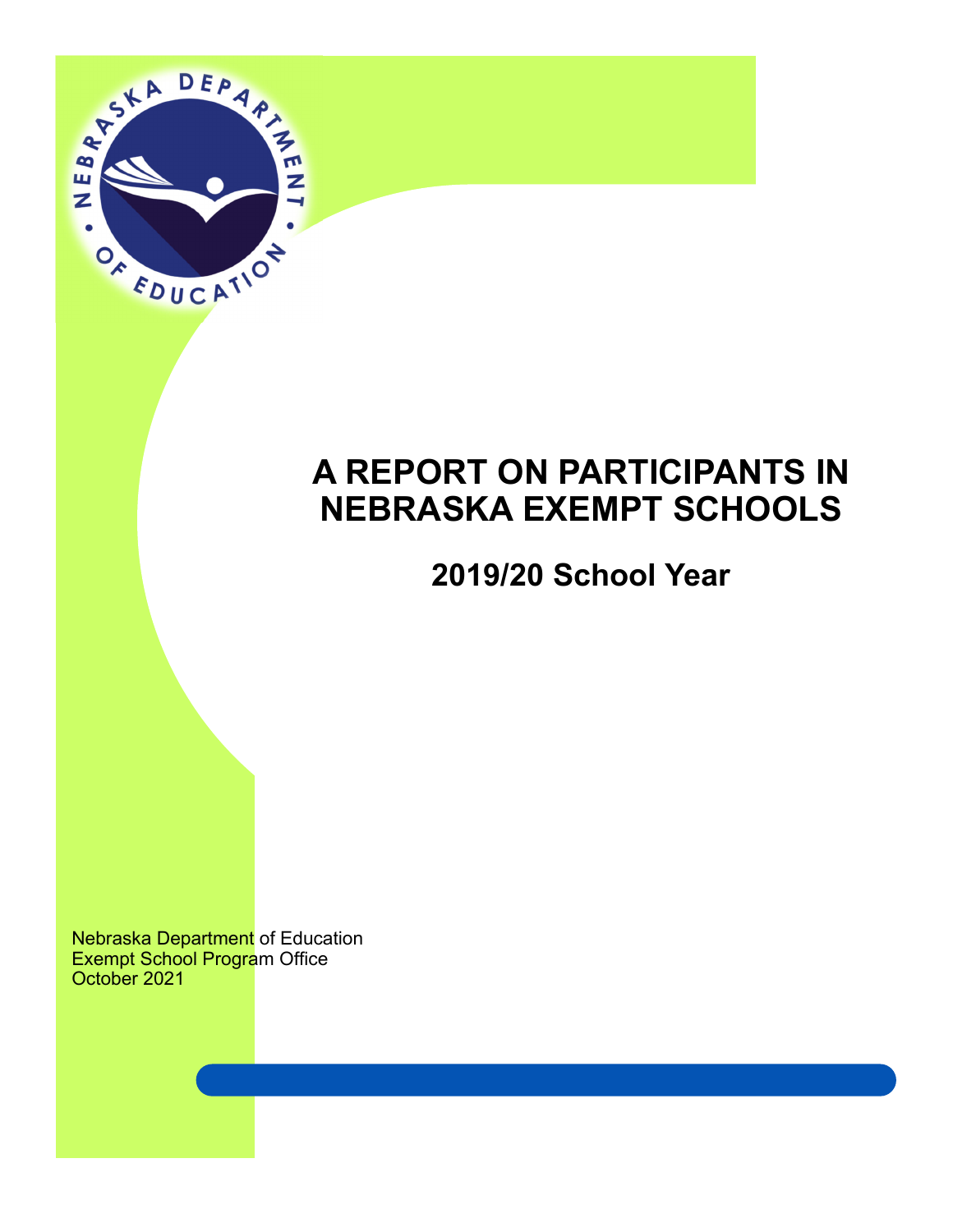# **TABLE OF CONTENTS**

# **INTRODUCTION**

| -KUDUC LIUN |  |
|-------------|--|
|             |  |
|             |  |
|             |  |

### **DATA REVIEWED**

### **APPENDICES**

| Appendix A - Exempt Students, Family Units, and Attendance Centers           |  |
|------------------------------------------------------------------------------|--|
|                                                                              |  |
| Appendix B - Historical Summary of Exempt Students, Family Units,            |  |
| Attendance Centers, and Counties of Residence, School Years 1985/86          |  |
|                                                                              |  |
| Appendix C - Number of Students and Families by County, School Year 2019/20, |  |
|                                                                              |  |
| Appendix D - Percentage of Exempt School Participants to Total Census Count, |  |
|                                                                              |  |

### **Page**

Ξ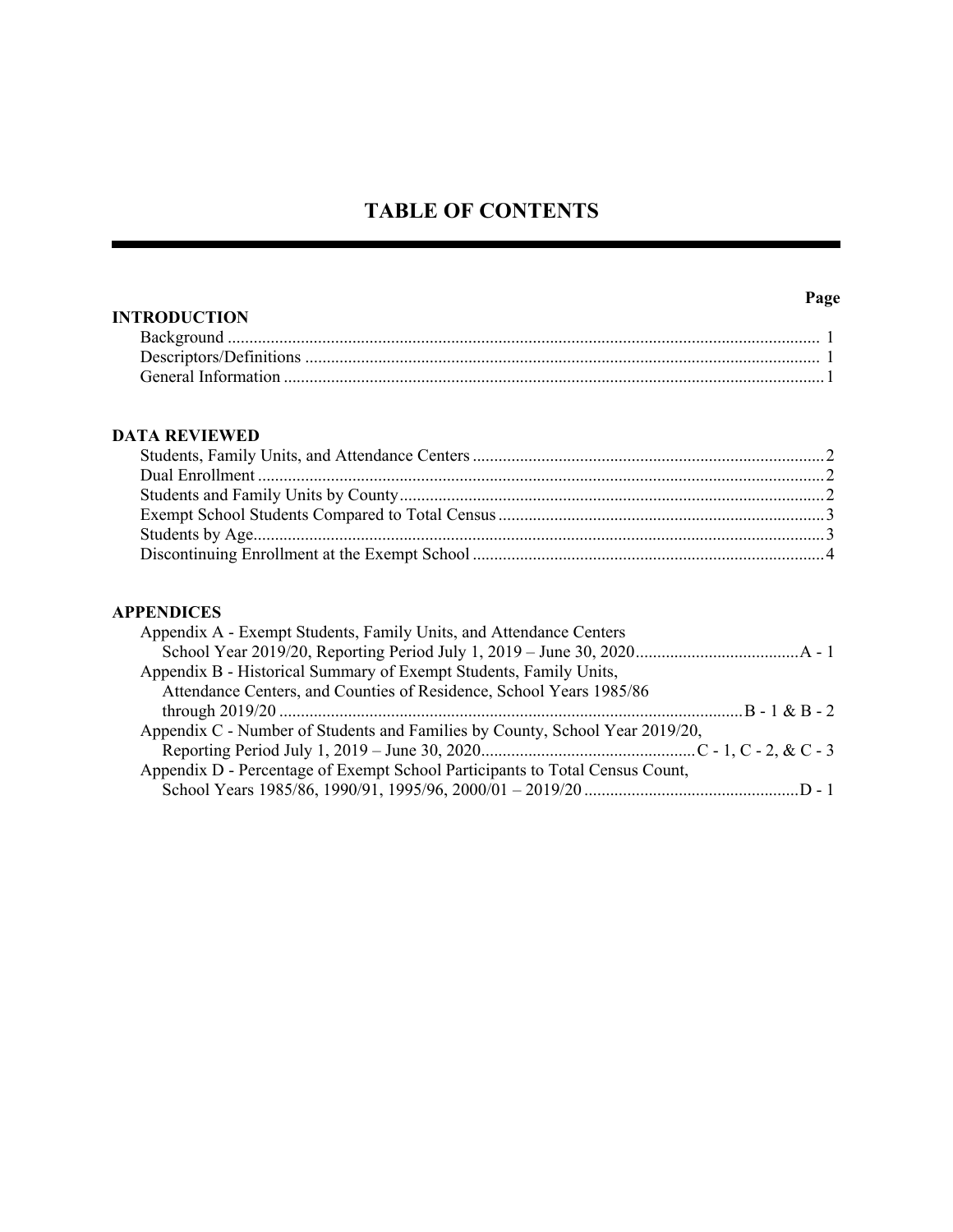# **INTRODUCTION**

### **Background**

On April 10, 1984, legislation was enacted that allowed parents to provide educational opportunities for their children outside of approved or accredited public or non-public schools (State Statute Section 79- 1601). Parents, through a parent representative, were allowed to file for exempt status based on sincerely held religious beliefs. The Nebraska Department of Education (NDE) was given the responsibility for establishing rules and regulations governing procedures and standards for parents filing for an exemption. Rule 13 was developed in response to the statutory directive and became effective on August 22, 1984, and subsequently revised, with a current effective date of May 21, 2016.

In March 1999, a revision was made to the original State Statute. This revision gave parents or legal guardians the option to exempt their schools because the requirements for approval and accreditation required by law interfere with the decisions of the parents or legal guardians in directing their child's education. The Department then implemented a new rule (in addition to Rule 13) entitled Rule 12: "Regulations and Procedures for Exempting Schools for Which Parents Elect Not To Meet Legal Requirements for State Approval and Accreditation for Other Than Religious Reasons," with an effective date of August 4, 1999. The repeal of Rule 12 in May 2016 was the result of combining the two exempt school regulations into one rule.

On an annual basis, families that choose to be exempt from approval and accreditation requirements or "home school," file under Rule 13 indicating these requirements either 1) interfere with the decisions of the parents or legal guardians in directing their child's education; or 2) violates sincerely held religious beliefs. Rule 13 describes the procedure and forms that are to be used in the filing process for those seeking exempt status. It was from the submissions by those filing for exempt status for the 2019/20 school year that the data in this report was compiled.

### **Descriptors/Definitions**

The following descriptors and their definitions are used in this report.

- **Exempt status** defines those parents who file to exempt themselves from approval and accreditation regulations, and receive official notification from the Commissioner of Education acknowledging their election to do so.
- **Exempt schools** is the term used in Nebraska for "home schools."
- **Exempt students** refers to the children attending exempt schools.
- A **family unit** is a single family comprised of parent*(s)* or legal guardian*(s)* and child*(ren)*.
- A **single family attendance center** refers to a site occupied by students belonging to one family who have received exempt status.
- A **multi-family attendance center** refers to a site occupied by a group of children from two or more families who have received exempt status.

### **General Information**

Rule 13, Frequently Asked Questions (FAQ), and related information and forms can be accessed from the Exempt School Program website at https://www.education.ne.gov/fos/exempt-schools/.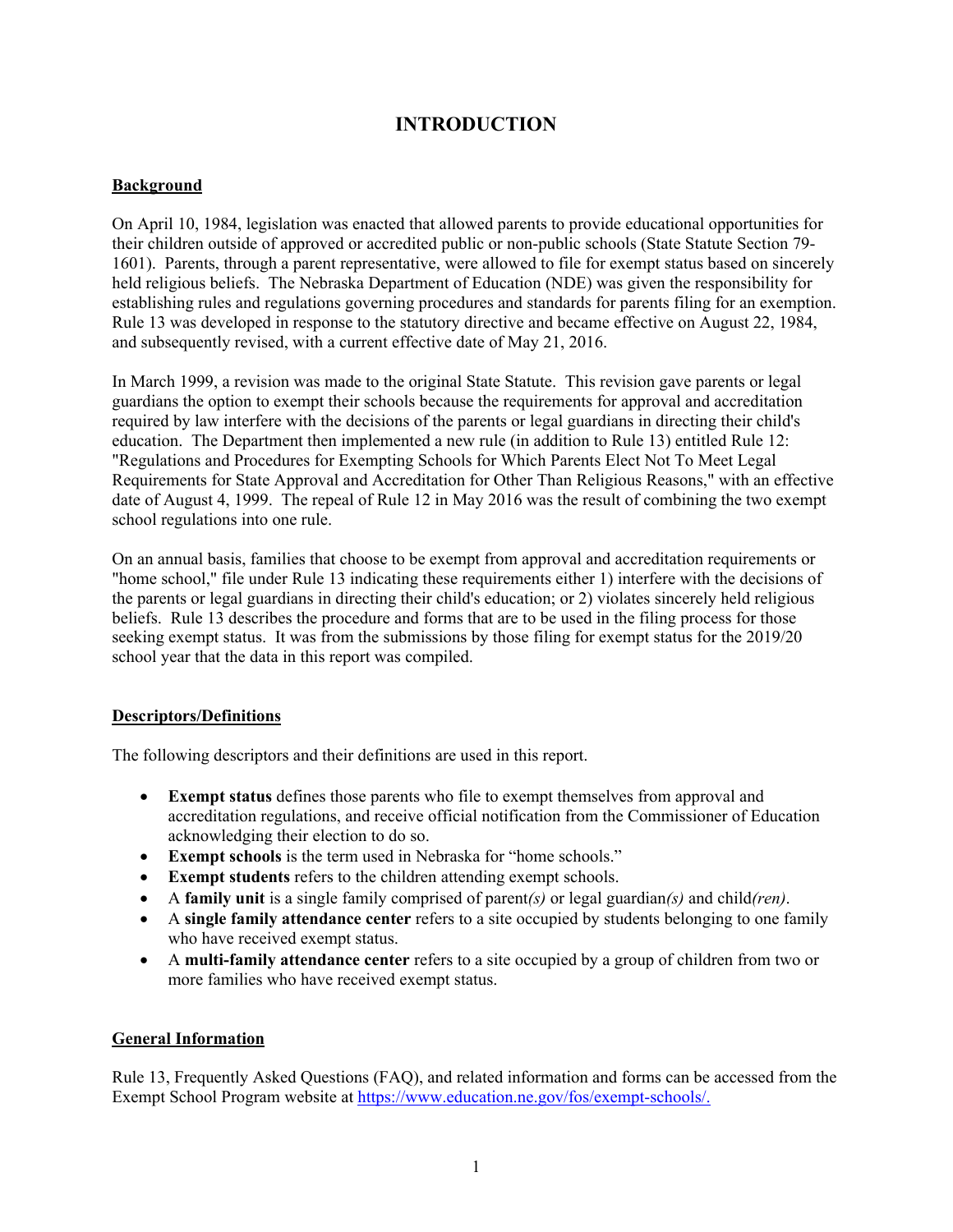# **DATA REVIEWED**

Beginning with the 2017/18 school year, the data presented reflects counts taken at the end of the school year (June 30, the last reporting day for the school year); which were all active exemptions as of that date. Prior to the 2017/18 school year, the data presented reflected counts collected by January of each school year.

### **Students, Family Units, and Attendance Centers**

The total number of students at the end of the 2019/20 school year was 9,452. Appendix A contains statistics for the 2019/20 school year regarding students, family units and attendance centers. A historical summary for school years 1985/86 through 2019/20 can be found in Appendix B.

### **Dual Enrollment**

Dual enrollment is when a student takes some courses at the local public or private school while also being home schooled.Of the total 9,452 students, 286 were marked as dual enrolled for the 2019/20 school year. This information is not verified against school enrollment records.

#### **Students and Family Units by County**

For the 2019/20 school year, exempt students resided in all ninety-three Nebraska counties. The 10 counties with the greatest number of exempt students were as follows:

| 1)  | Douglas             | 2,341 |
|-----|---------------------|-------|
| 2)  | Lancaster           | 1,518 |
| 3)  | Sarpy               | 1,137 |
| 4)  | Cass                | 239   |
| 5)  | Buffalo             | 222   |
| 6)  | Lincoln             | 202   |
| 7)  | <b>Scotts Bluff</b> | 202   |
| 8)  | Washington          | 196   |
| 9)  | Platte              | 193   |
| 10) | Hall                | 154   |

Douglas, Lancaster, and Sarpy Counties accounted for nearly 53 percent of the State's total number of exempt children.

Appendix C lists statistical information on families and students, in single family and multi-family attendance centers, by county.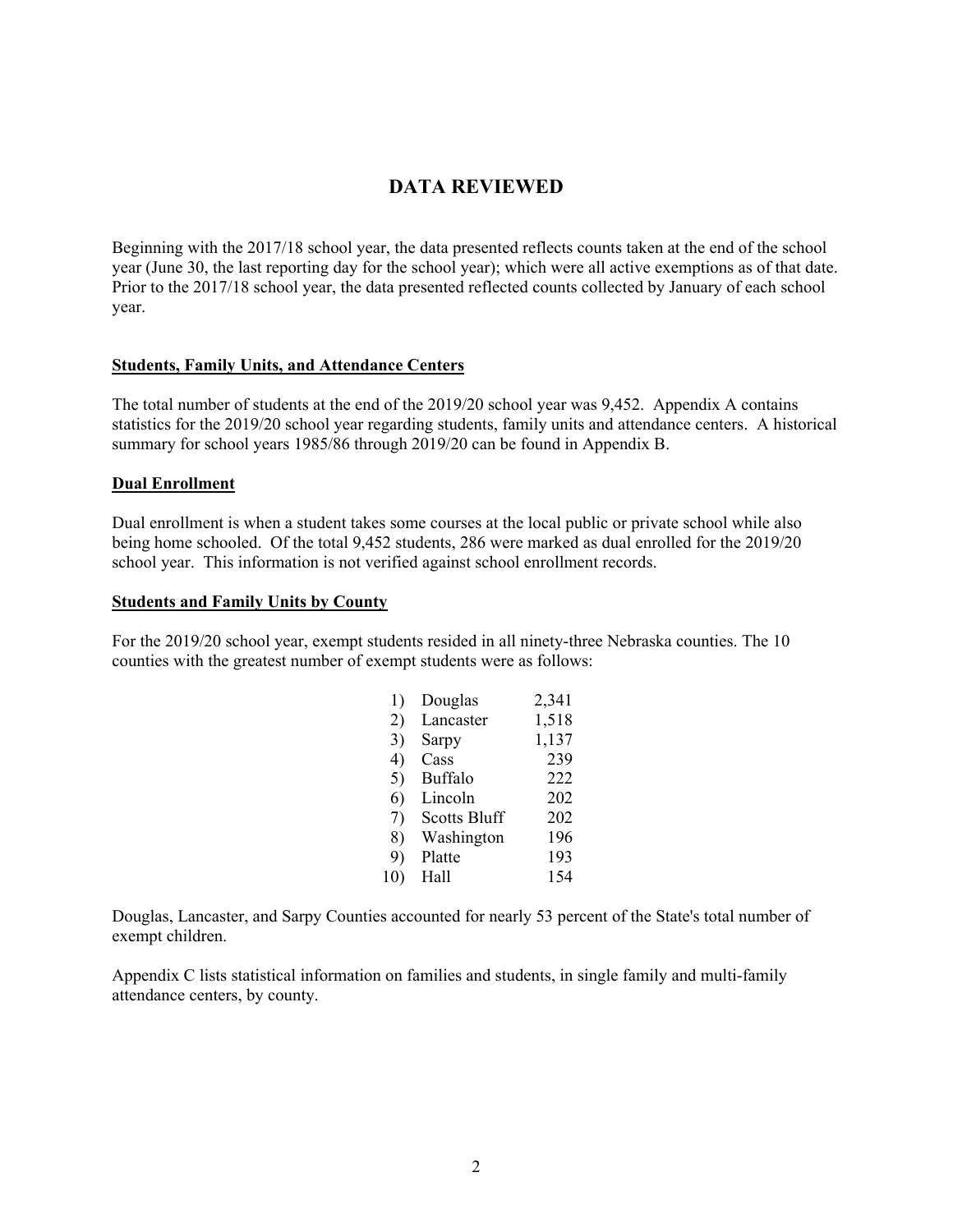### **Exempt School Students Compared to Total Census**

The mandatory school attendance law (Section 79-201 R.R.S.) states that a child is of mandatory attendance age if the child will reach 6 years of age prior to January 1 of the then-current school year and has not reached 18 years of age.

Prior to the July 16, 2004 change in law, compulsory school attendance law was age 7 up to age 16.

Appendix D shows the percentage of exempt school students to the total census count. For school years 1985/86 through 2003/04, the total of exempt students each year was divided by the total census count within age 7 through age 15 range to derive a percentage figure. For school year 2004/05, the total of exempt students was divided by the total census count within age 7 through age 16 range to derive a percentage figure. From school year 2005/06 and after, the total of exempt students was divided by the total census count within age 6 through age 17 range to derive a percentage figure. The percent of students attending exempt schools compared to the total census count of Nebraska children for 2019/20 was 2.87 percent.

### **Students by Age**

Listed below are the numbers of exempt students, by age.

| Age        | Number of<br><b>Exempt Students</b> |
|------------|-------------------------------------|
| 5          | 270                                 |
| 6          | 918                                 |
| $\sqrt{ }$ | 848                                 |
| 8          | 885                                 |
| 9          | 858                                 |
| 10         | 803                                 |
| 11         | 807                                 |
| 12         | 797                                 |
| 13         | 772                                 |
| 14         | 681                                 |
| 15         | 681                                 |
| 16         | 639                                 |
| 17         | 493                                 |
| Total      | 9,452                               |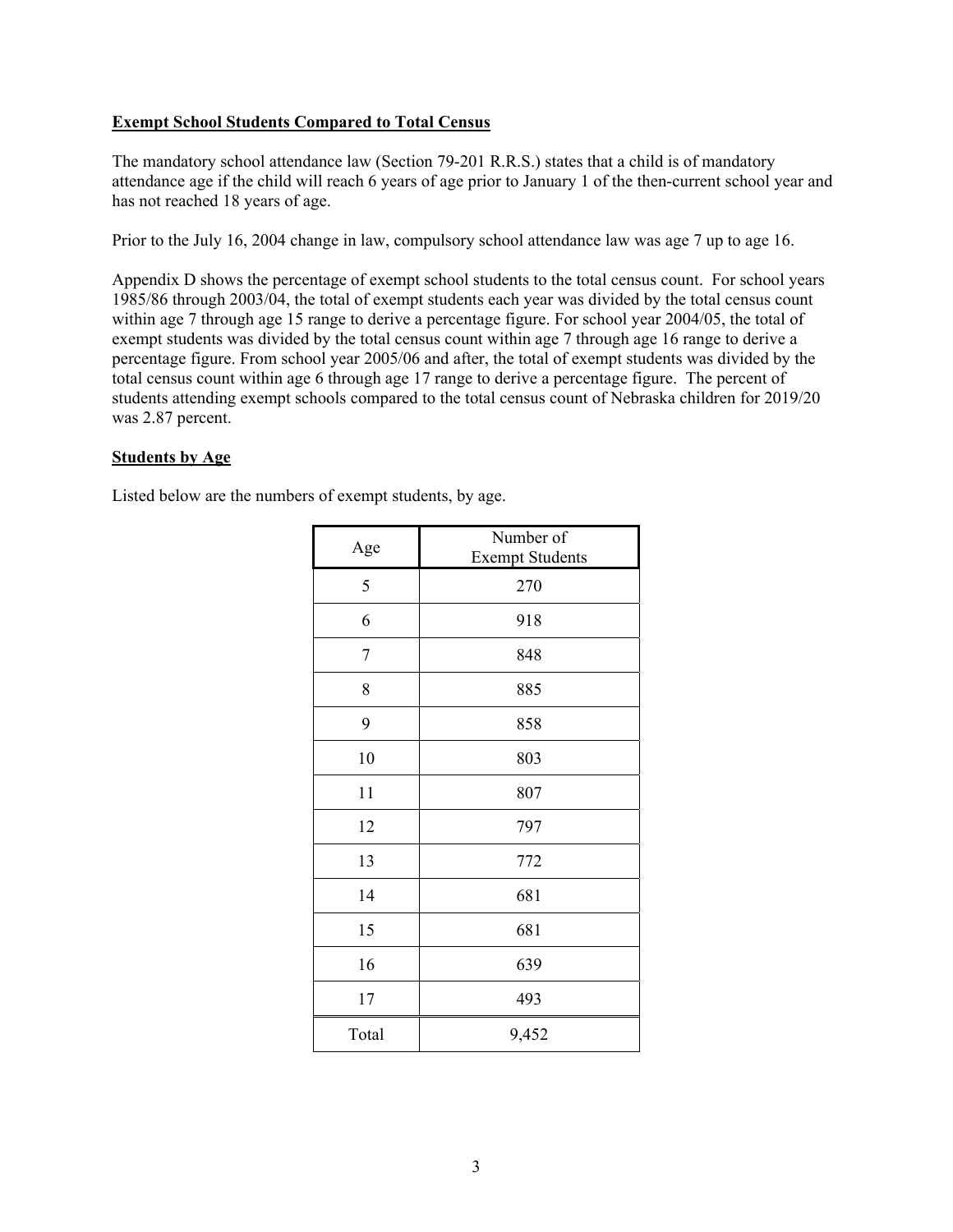### **Discontinuing Enrollment at the Exempt School**

For a child who is of mandatory attendance age, attendance at the exempt school may be discontinued in the following two cases:

- In accordance with Section 79-202(6) R.R.S., a person who has legal or actual charge or control of a child who is at least sixteen years of age but less than eighteen years of age may withdraw such a child before graduation and be exempt from the mandatory attendance requirements by filing a "Withdrawal of a Child(ren) From the Exempt School" form (Form C) (see Section 010.01 and Appendix C of Rule 13).
- $\Box$  If the child is below 18 and has completed the program of instruction offered by the exempt school, then each parent or legal guardian shall sign a "Report of Completion of Program" form (Form D) (See Section 010.02 and Appendix D of Rule 13).

| <b>Reason For Discontinuing Enrollment</b><br>at the Exempt School During the 2018/19 School Year     | Number of<br><b>Students</b><br>Impacted |
|-------------------------------------------------------------------------------------------------------|------------------------------------------|
| The child has reached the age of 16, and is below age 18, and<br>withdrew before graduation (Form C). | 16                                       |
| The child is below age 18 and has completed the program of<br>instruction (Form D).                   | 57                                       |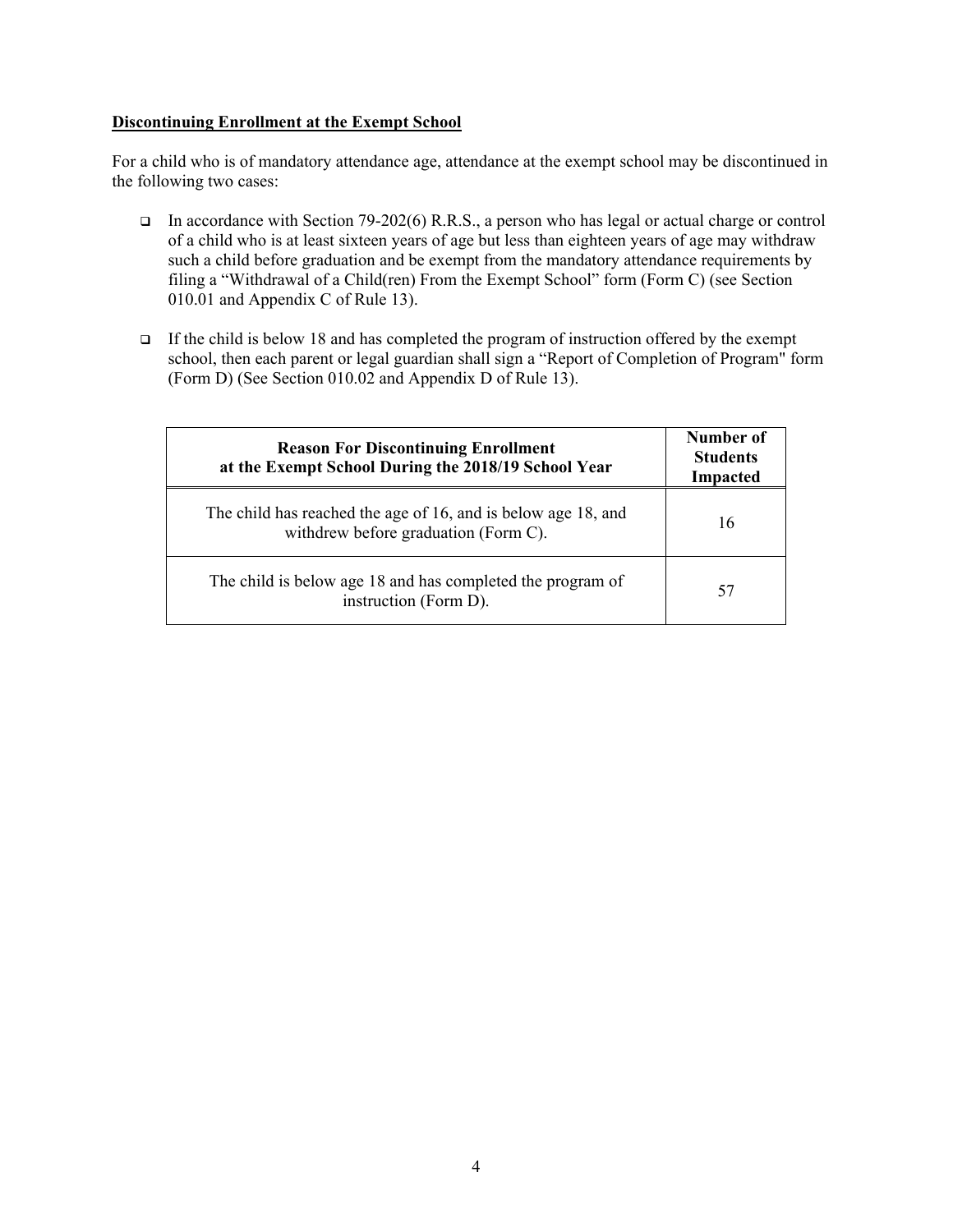# **Appendix A**

# **Exempt Students, Family Units, and Attendance Centers School Year 2019/20 Reporting period July 1, 2019 - June 30, 2020**

| <b>STUDENTS</b> |       |  |  |  |
|-----------------|-------|--|--|--|
| Single Family   | 8,616 |  |  |  |
| Multi Family    | 836   |  |  |  |
| <b>TOTAL</b>    | 9,452 |  |  |  |

| <b>STUDENTS</b>             |       |  |  |  |  |
|-----------------------------|-------|--|--|--|--|
| <b>Other Than Religious</b> | 3,316 |  |  |  |  |
| Religious                   | 6,136 |  |  |  |  |
| <b>TOTAL</b>                | 9,452 |  |  |  |  |

| <b>FAMILY UNITS</b>  |       |  |  |  |  |
|----------------------|-------|--|--|--|--|
| Other Than Religious | 1,988 |  |  |  |  |
| Religious            | 2,848 |  |  |  |  |
| <b>TOTAL</b>         | 4.836 |  |  |  |  |

| <b>ATTENDANCE CENTERS</b>                                       |      |       |       |  |  |  |  |  |
|-----------------------------------------------------------------|------|-------|-------|--|--|--|--|--|
| <b>Other Than Religious</b><br><b>Religious</b><br><b>TOTAL</b> |      |       |       |  |  |  |  |  |
| <b>Single Family</b>                                            | .934 | 2,452 | 4,386 |  |  |  |  |  |
| <b>Multi Family</b>                                             | 10   | 20    | 30    |  |  |  |  |  |
| <b>TOTAL</b>                                                    | .944 | 2,472 | 4.416 |  |  |  |  |  |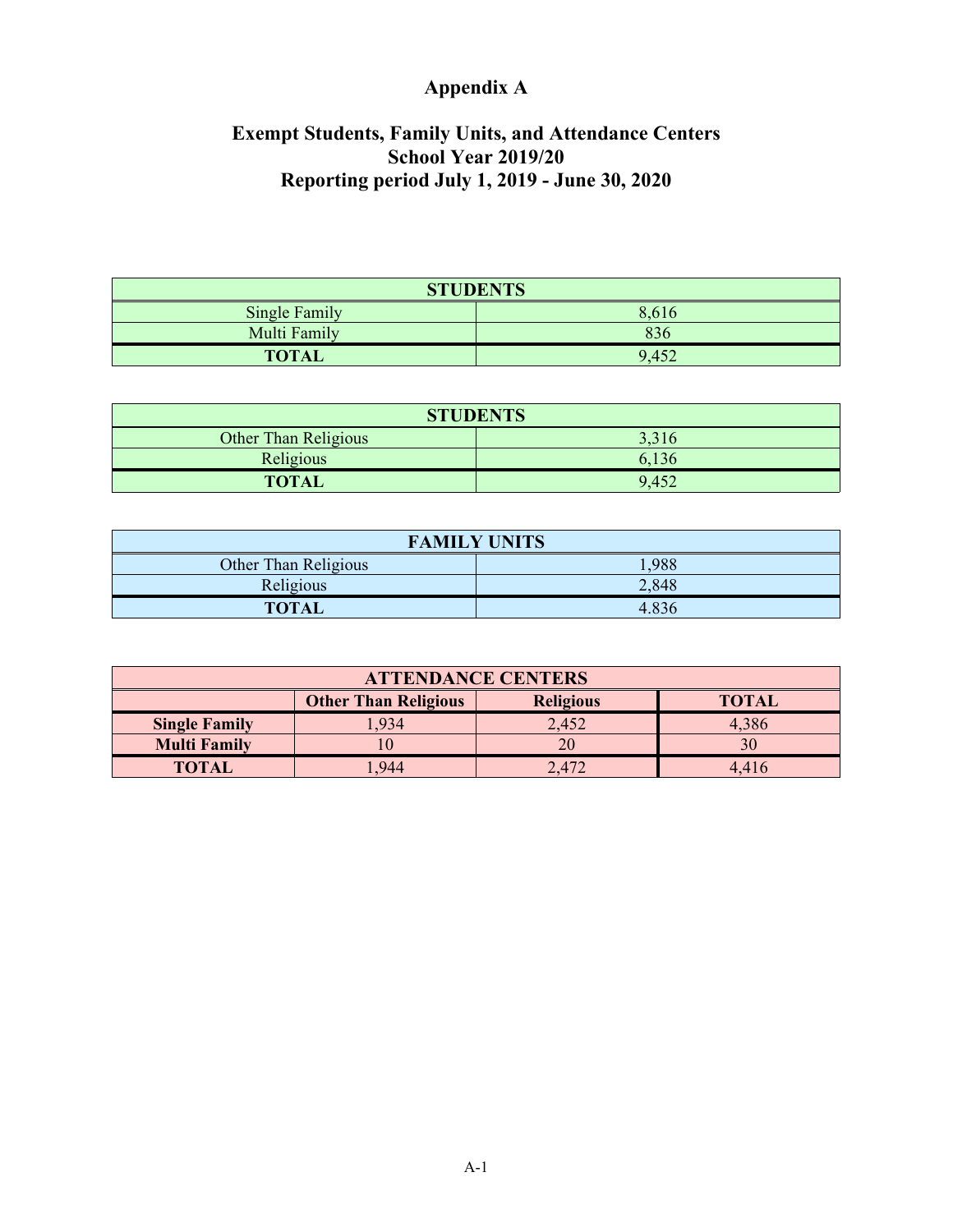# **Appendix B**

## **Historical Summary of Exempt Students, Family Units, Attendance Centers, and Counties of Residence School Years 1985/86 through 2019/20**

| <b>School</b><br>Year | <b>Number of Students</b> |                        |              | Family       | <b>School Attendance Centers</b> |                        | <b>Counties</b><br><b>Containing</b> |                                  |
|-----------------------|---------------------------|------------------------|--------------|--------------|----------------------------------|------------------------|--------------------------------------|----------------------------------|
|                       | <b>Single</b><br>Family   | <b>Multi</b><br>Family | <b>Total</b> | <b>Units</b> | <b>Single</b><br>Family          | <b>Multi</b><br>Family | <b>Total</b>                         | <b>Exempt</b><br><b>Students</b> |
| 2019/20               | 8,616                     | 836                    | 9,452        | 4.836        | 4,386                            | 30                     | 4,416                                | 93                               |
| 2018/19               | 8,252                     | 778                    | 9,030        | 4,651        | 4,224                            | 27                     | 4,251                                | 93                               |
| 2017/18               | 8,182                     | 737                    | 8,919        | 4,504        | 4,094                            | 35                     | 4,129                                | 93                               |
| 2016/17               | 7,931                     | 667                    | 8,598        | 4,293        | 3,930                            | 37                     | 3,967                                | 92                               |
| 2015/16               | 7,678                     | 612                    | 8,290        | 4,122        | 3,801                            | 30                     | 3,831                                | 93                               |
| 2014/15               | 7,486                     | 609                    | 8,095        | 3,970        | 3,664                            | 29                     | 3,693                                | 92                               |
| 2013/14               | 7,092                     | 582                    | 7,674        | 3,749        | 3,457                            | 25                     | 3,482                                | 92                               |
| 2012/13               | 6,608                     | 592                    | 7,200        | 3,470        | 3,179                            | 28                     | 3,207                                | 93                               |
| 2011/12               | 6,273                     | 536                    | 6,809        | 3,293        | 3,018                            | 28                     | 3,046                                | 91                               |
| 2010/11               | 5,994                     | 546                    | 6,540        | 3,144        | 2,863                            | 31                     | 2,894                                | 90                               |
| 2009/10               | 5,823                     | 472                    | 6,295        | 3,024        | 2,769                            | 28                     | 2,797                                | 91                               |
| 2008/09               | 5,659                     | 475                    | 6,134        | 2,957        | 2,704                            | 31                     | 2,735                                | 90                               |
| 2007/08               | 5,536                     | 526                    | 6,062        | 2,955        | 2,681                            | 35                     | 2,716                                | 90                               |
| 2006/07               | 5,415                     | 541                    | 5,956        | 2,921        | 2,635                            | 32                     | 2,667                                | 89                               |
| 2005/06               | 5,134                     | 482                    | 5,616        | 2,852        | 2,587                            | 29                     | 2,616                                | 89                               |
| 2004/05               | 4,499                     | 477                    | 4,976        | 2,642        | 2,363                            | 33                     | 2,396                                | 87                               |
| 2003/04               | 4,448                     | 481                    | 4,929        | 2,634        | 2,348                            | 32                     | 2,380                                | 87                               |
| 2002/03               | 4,524                     | 562                    | 5,086        | 2,690        | 2,366                            | 36                     | 2,402                                | 90                               |
| 2001/02               | 4,427                     | 573                    | 5,000        | 2,628        | 2,310                            | 39                     | 2,349                                | 90                               |
| 2000/01               | 4,071                     | 588                    | 4,659        | 2,507        | 2,180                            | 35                     | 2,215                                | 89                               |
| 1999/00               | 4,125                     | 581                    | 4,706        | 2,591        | 2,252                            | 39                     | 2,291                                | 91                               |
| 1998/99               | 4,135                     | 675                    | 4,810        | 2,666        | 2,274                            | 38                     | 2,312                                | 90                               |
| 1997/98               | 4,045                     | 716                    | 4,761        | 2,603        | 2,200                            | 36                     | 2,236                                | 92                               |
| 1996/97               | 3,682                     | 725                    | 4,407        | 2,394        | 1,988                            | 33                     | 2,021                                | 89                               |
| 1995/96               | 3,340                     | 797                    | 4,137        | 2,220        | 1,770                            | 33                     | 1,803                                | 90                               |

#### **NOTE:**

 For school years 1985/86 through 2016/17, statistics reflect data collected by January of each school year; for school years 2017/18 and after, statistics reflect data collected at the end of the school year (June 30).

 All statistics reported before the 1999/00 school year were Rule 13 (religious) exemption only. The first year for Rule 12 exemption (other than religious) was 1999/00. Rule 12 was merged into Rule 13 effective with the 2016/17 school year.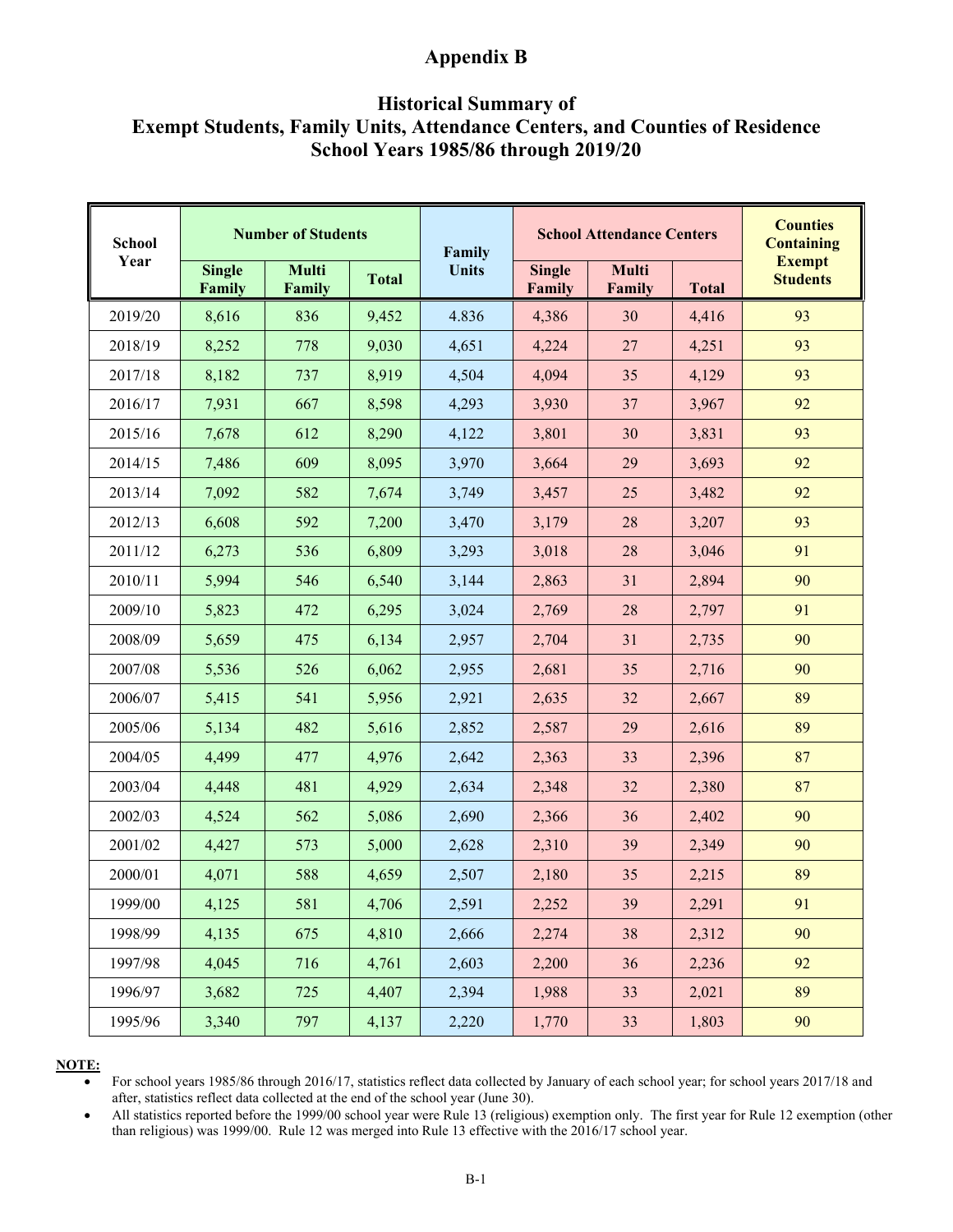# **Appendix B**

## **Historical Summary of Exempt Students, Family Units, Attendance Centers, and Counties of Residence School Years 1985/86 through 2019/20**

| <b>School</b><br>Year | <b>Number of Students</b> |                        |              | Family       | <b>School Attendance Centers</b> |                        | <b>Counties</b><br><b>Containing</b> |                                  |
|-----------------------|---------------------------|------------------------|--------------|--------------|----------------------------------|------------------------|--------------------------------------|----------------------------------|
|                       | <b>Single</b><br>Family   | <b>Multi</b><br>Family | <b>Total</b> | <b>Units</b> | <b>Single</b><br>Family          | <b>Multi</b><br>Family | <b>Total</b>                         | <b>Exempt</b><br><b>Students</b> |
| 1994/95               | 3,061                     | 762                    | 3,823        | 2,110        | 1,679                            | 38                     | 1,717                                | 86                               |
| 1993/94               | 2,633                     | 690                    | 3,323        | 1,819        | 1,436                            | 29                     | 1,465                                | 88                               |
| 1992/93               | 2,296                     | 635                    | 2,931        | 1,623        | 1,264                            | 32                     | 1,296                                | 87                               |
| 1991/92               | 2,030                     | 574                    | 2,604        | 1,443        | 1,122                            | 28                     | 1,150                                | 83                               |
| 1990/91               | 1,559                     | 588                    | 2,147        | 1,221        | 876                              | 30                     | 906                                  | 81                               |
| 1989/90               | 1,341                     | 566                    | 1,907        | 1,106        | 755                              | 53                     | 808                                  | 80                               |
| 1988/89               | 1,155                     | 553                    | 1,708        | 946          | 618                              | 29                     | 647                                  | 76                               |
| 1987/88               | 977                       | 660                    | 1,637        | 873          | 509                              | 33                     | 542                                  | 70                               |
| 1986/87               | 830                       | 546                    | 1,376        | 753          | 517                              | 26                     | 543                                  | 66                               |
| 1985/86               | 492                       | 447                    | 939          | 518          | 262                              | 20                     | 282                                  | N/A                              |

**NOTE:**

For school years 1985/86 through 2016/17, statistics reflect data collected by January of each school year; for school years 2017/18 and after, statistics reflect data collected at the end of the school year (June 30).

All statistics reported before the 1999/00 school year were Rule 13 (religious) exemption only. The first year for Rule 12 exemption (other than religious) was 1999/00. Rule 12 was merged into Rule 13 effective with the 2016/17 school year.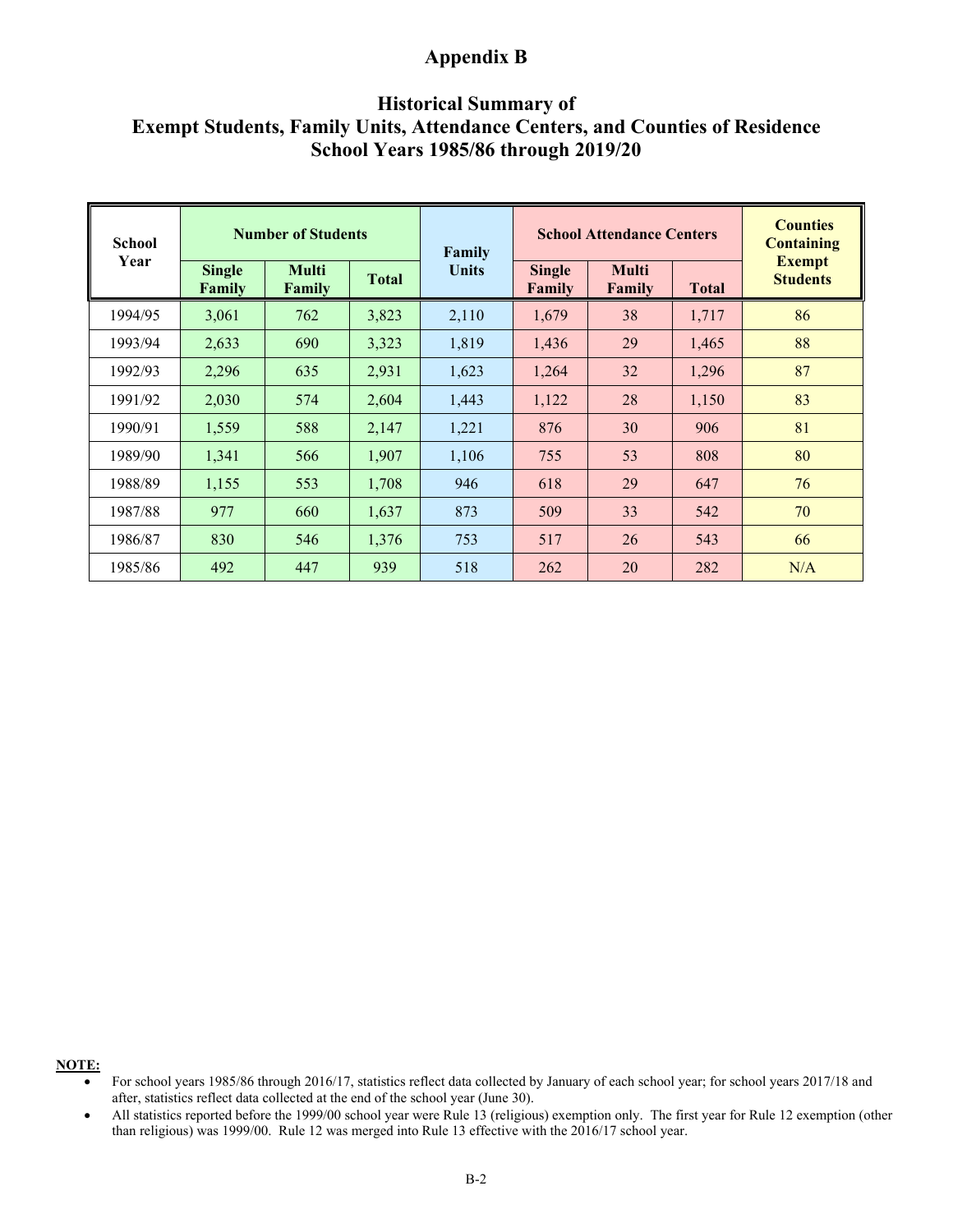### Appendix C

### Number Of Students And Families By County School Year 2019/20 Reporting period July 1, 2019 ‐ June 30, 2020

|                                  | <b>Students</b>                                 |                         |                |                | <b>Family Units</b>  |                                                 |                      |                |                |                     |
|----------------------------------|-------------------------------------------------|-------------------------|----------------|----------------|----------------------|-------------------------------------------------|----------------------|----------------|----------------|---------------------|
| <b>County</b>                    | <b>Other</b><br><b>Than</b><br><b>Religious</b> | <b>Religious</b>        | <b>Multi</b>   | <b>Single</b>  | <b>Total</b>         | <b>Other</b><br><b>Than</b><br><b>Religious</b> | <b>Religious</b>     | <b>Multi</b>   | <b>Single</b>  | <b>Total</b>        |
|                                  | 49                                              | 86                      | $6\phantom{1}$ | 129            | 135                  |                                                 | 49                   | 5              | 75             | 80                  |
| <b>ADAMS</b>                     |                                                 |                         |                |                |                      | 31                                              |                      |                |                |                     |
| <b>ANTELOPE</b>                  | 16                                              | 21                      |                | 37             | 37                   | 8                                               | $\bf 8$              |                | 16             | 16                  |
| <b>ARTHUR</b>                    | $\overline{2}$                                  | $\overline{\mathbf{3}}$ |                | 5              | 5                    | $\overline{2}$                                  | $\overline{2}$       |                | $\overline{4}$ | $\overline{4}$      |
| <b>BANNER</b>                    |                                                 | 16                      |                | 16             | 16                   |                                                 | 5                    |                | 5              | 5                   |
| <b>BLAINE</b>                    |                                                 | 5<br>$\overline{7}$     |                | 5              | 5                    |                                                 | $\overline{2}$       |                | $\overline{2}$ | $\overline{2}$<br>5 |
| <b>BOONE</b>                     | 5                                               |                         |                | 12             | 12                   | $\overline{2}$                                  | 3                    |                | 5              |                     |
| <b>BOX BUTTE</b>                 | 18                                              | 33<br>$6\phantom{1}6$   |                | 51             | 51<br>$\overline{7}$ | 17                                              | 19                   |                | 36             | 36                  |
| <b>BOYD</b>                      | $\mathbf 1$                                     |                         |                | $\overline{7}$ |                      | $\mathbf{1}$                                    | 3                    |                | $\overline{4}$ | $\overline{4}$      |
| <b>BROWN</b>                     | 19                                              | 30                      |                | 49             | 49                   | 12                                              | 15                   |                | 27             | 27                  |
| <b>BUFFALO</b>                   | 86                                              | 136                     | $\overline{2}$ | 220            | 222                  | 55                                              | 67                   | $\overline{2}$ | 120            | 122                 |
| <b>BURT</b><br><b>BUTLER</b>     | 13                                              | 26                      |                | 39             | 39                   | 8                                               | 12                   |                | 20             | 20                  |
|                                  | $\overline{7}$                                  | 39                      |                | 46             | 46                   | 4                                               | 12                   |                | 16             | 16                  |
| <b>CASS</b>                      | 65                                              | 174                     | 46             | 193            | 239                  | 36                                              | 81                   | 27             | 90             | 117                 |
| <b>CEDAR</b>                     | $\overline{a}$                                  | 28                      |                | 32             | 32                   | 4<br>$\overline{4}$                             | 10<br>$\overline{7}$ |                | 14             | 14                  |
| <b>CHASE</b>                     | 8                                               | 11                      |                | 19             | 19                   |                                                 |                      |                | 11             | 11                  |
| <b>CHERRY</b><br><b>CHEYENNE</b> | 15                                              | 20                      | $\overline{4}$ | 31             | 35                   | 12                                              | 9                    | 3              | 18             | 21                  |
| <b>CLAY</b>                      | 14                                              | 40<br>23                |                | 54             | 54<br>41             | 9                                               | 21<br>11             |                | 30<br>21       | 30<br>21            |
| <b>COLFAX</b>                    | 18<br>$\boldsymbol{9}$                          | 19                      |                | 41<br>28       | 28                   | 10<br>5                                         | $\overline{7}$       |                | 12             | 12                  |
| <b>CUMING</b>                    | $6\phantom{1}6$                                 |                         |                | 6              | 6                    | 5                                               |                      |                | 5              | 5                   |
| <b>CUSTER</b>                    | 30                                              | 69                      | 8              | 91             | 99                   | 16                                              | 32                   | 5              | 43             | 48                  |
| <b>DAKOTA</b>                    | 11                                              | 34                      |                | 45             | 45                   | 5                                               | 14                   |                | 19             | 19                  |
| <b>DAWES</b>                     | 27                                              | 36                      |                | 63             | 63                   | 16                                              | 14                   |                | 30             | 30                  |
| <b>DAWSON</b>                    | $\overline{7}$                                  | 44                      | 14             | 37             | 51                   | $\overline{7}$                                  | 24                   | 8              | 23             | 31                  |
| <b>DEUEL</b>                     | $\overline{\mathbf{3}}$                         | $\overline{7}$          |                | 10             | 10                   | 3                                               | 6                    |                | 9              | $\overline{9}$      |
| <b>DIXON</b>                     | $\mathbf{1}$                                    | 22                      |                | 23             | 23                   | $\mathbf{1}$                                    | 10                   |                | 11             | 11                  |
| <b>DODGE</b>                     | 62                                              | 83                      | $\mathbf{1}$   | 144            | 145                  | 41                                              | 36                   | $\mathbf{1}$   | 76             | 77                  |
| <b>DOUGLAS</b>                   | 866                                             | 1,475                   | 311            | 2,030          | 2,341                | 513                                             | 709                  | 172            | 1,050          | 1,222               |
| <b>DUNDY</b>                     | $\overline{2}$                                  |                         |                | $\overline{2}$ | 2 <sup>1</sup>       | $\overline{2}$                                  |                      |                | $\overline{2}$ | $\overline{2}$      |
| <b>FILLMORE</b>                  | 5                                               | 6                       |                | 11             | 11                   | $\overline{2}$                                  | 5                    |                | $\overline{7}$ | $\overline{7}$      |
| <b>FRANKLIN</b>                  | 8                                               | 17                      |                | 25             | 25                   | 5                                               | 5                    |                | 10             | 10                  |
| <b>FRONTIER</b>                  |                                                 | 15                      |                | 15             | 15                   |                                                 | $6\phantom{a}$       |                | 6              | $6\overline{6}$     |
| <b>FURNAS</b>                    | 8                                               | 14                      |                | 22             | 22                   | 5 <sup>1</sup>                                  | $\overline{7}$       |                | 12             | 12                  |
| <b>GAGE</b>                      | 24                                              | 49                      | $\mathbf{1}$   | 72             | 73                   | 17                                              | 26                   | $\mathbf{1}$   | 42             | 43                  |
| <b>GARDEN</b>                    | $\overline{2}$                                  | 10                      |                | 12             | 12                   | $\mathbf{1}$                                    | $\overline{4}$       |                | 5 <sup>5</sup> | 5                   |
| <b>GARFIELD</b>                  | 3                                               | $\overline{7}$          |                | 10             | 10                   | $\overline{2}$                                  | $\overline{3}$       |                | 5              | 5                   |
| <b>GOSPER</b>                    | $6\,$                                           | $\overline{4}$          |                | 10             | 10                   | $\overline{3}$                                  | $\mathbf{1}$         |                | $\overline{4}$ | $\overline{4}$      |
| <b>GRANT</b>                     | 3                                               | $\overline{2}$          |                | 5              | 5                    | $\overline{2}$                                  | $\mathbf{1}$         |                | $\overline{3}$ | $\overline{3}$      |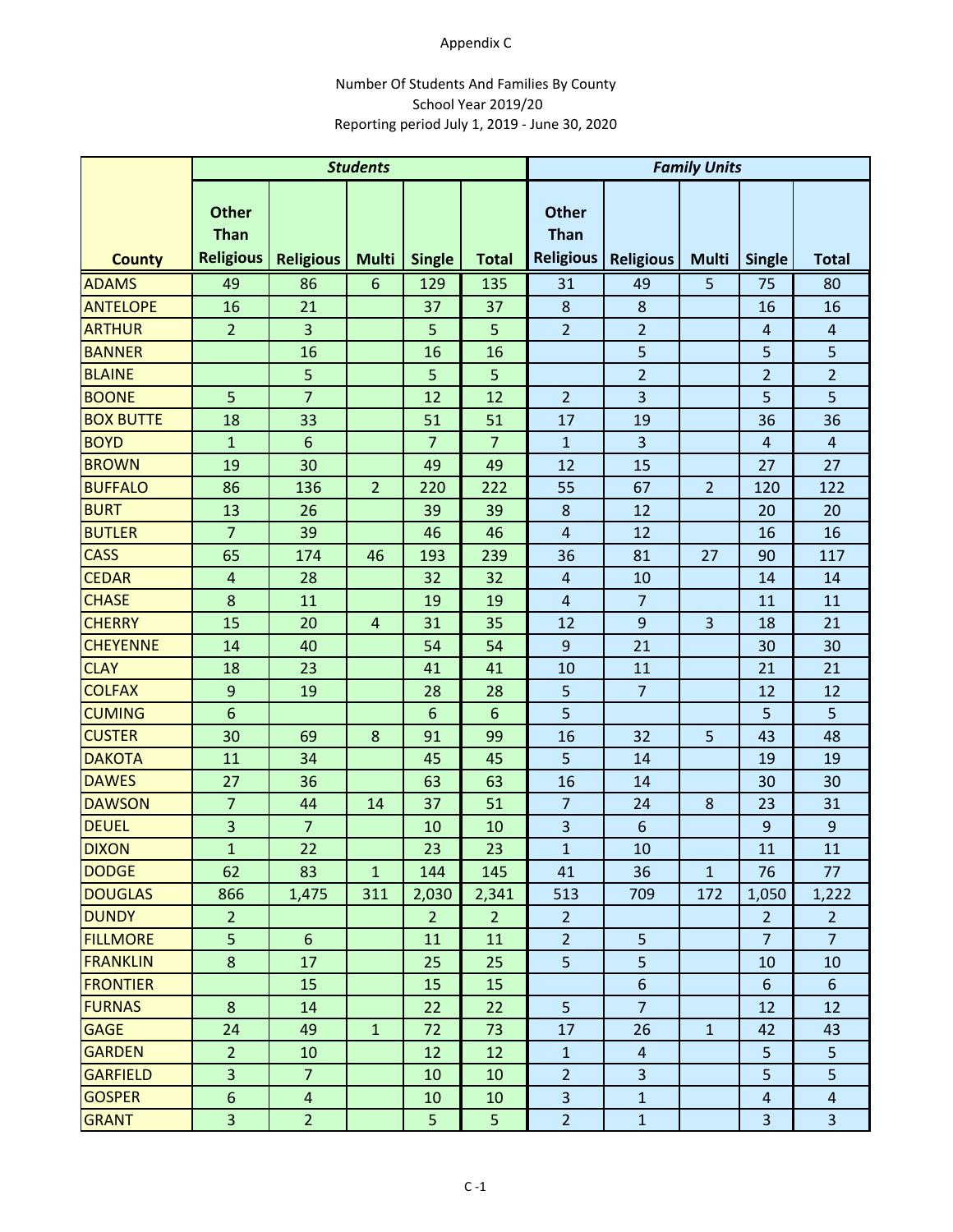### Appendix C

### Number Of Students And Families By County School Year 2019/20 Reporting period July 1, 2019 ‐ June 30, 2020

|                   | <b>Students</b>             |                  |                |                |                         | <b>Family Units</b>         |                  |                |                         |                 |
|-------------------|-----------------------------|------------------|----------------|----------------|-------------------------|-----------------------------|------------------|----------------|-------------------------|-----------------|
|                   | <b>Other</b><br><b>Than</b> |                  |                |                |                         | <b>Other</b><br><b>Than</b> |                  |                |                         |                 |
| <b>County</b>     | <b>Religious</b>            | <b>Religious</b> | <b>Multi</b>   | <b>Single</b>  | <b>Total</b>            | <b>Religious</b>            | <b>Religious</b> | <b>Multi</b>   | <b>Single</b>           | <b>Total</b>    |
| <b>GREELEY</b>    | $\mathbf{1}$                | 32               | 22             | 11             | 33                      | $\mathbf{1}$                | 18               | 14             | 5                       | 19              |
| <b>HALL</b>       | 61                          | 93               |                | 154            | 154                     | 44                          | 34               |                | 78                      | 78              |
| <b>HAMILTON</b>   | 19                          | 54               |                | 73             | 73                      | 10                          | 21               |                | 31                      | 31              |
| <b>HARLAN</b>     | $6\phantom{1}6$             | 14               |                | 20             | 20                      | $\overline{4}$              | 6                |                | 10                      | 10              |
| <b>HAYES</b>      |                             | 5                |                | 5              | 5                       |                             | $\mathbf{1}$     |                | $\mathbf{1}$            | $\mathbf{1}$    |
| <b>HITCHCOCK</b>  | 6                           | 27               |                | 33             | 33                      | 4                           | $\overline{9}$   |                | 13                      | 13              |
| <b>HOLT</b>       | 12                          | 33               |                | 45             | 45                      | $\overline{7}$              | 13               |                | 20                      | 20              |
| <b>HOOKER</b>     |                             | $\overline{4}$   |                | $\overline{4}$ | $\overline{\mathbf{4}}$ |                             | $\mathbf{1}$     |                | $\mathbf{1}$            | $\mathbf{1}$    |
| <b>HOWARD</b>     | 8                           | 13               |                | 21             | 21                      | 5                           | 6                |                | 11                      | 11              |
| <b>JEFFERSON</b>  | 8                           | 12               | $\overline{2}$ | 18             | 20                      | 8                           | $\overline{7}$   | $\overline{2}$ | 13                      | 15              |
| <b>JOHNSON</b>    | 17                          | 19               |                | 36             | 36                      | 6                           | 6                |                | 12                      | 12              |
| <b>KEARNEY</b>    | 8                           | 51               | $\overline{2}$ | 57             | 59                      | 6                           | 22               | $\overline{2}$ | 26                      | 28              |
| <b>KEITH</b>      | 40                          | 16               | 23             | 33             | 56                      | 24                          | 8                | 12             | 20                      | 32              |
| <b>KEYA PAHA</b>  |                             | 21               |                | 21             | 21                      |                             | 8                |                | 8                       | 8               |
| <b>KIMBALL</b>    | 22                          | 22               |                | 44             | 44                      | 14                          | 12               |                | 26                      | 26              |
| <b>KNOX</b>       | 17                          | 29               |                | 46             | 46                      | 6                           | 11               |                | 17                      | 17              |
| <b>LANCASTER</b>  | 527                         | 991              | 45             | 1,473          | 1,518                   | 317                         | 438              | 31             | 724                     | 755             |
| <b>LINCOLN</b>    | 58                          | 144              | $\overline{2}$ | 200            | 202                     | 41                          | 68               | 1              | 108                     | 109             |
| <b>LOGAN</b>      | $\mathbf 1$                 | 12               |                | 13             | 13                      | $\mathbf{1}$                | 3                |                | $\overline{4}$          | $\overline{a}$  |
| <b>LOUP</b>       | $\mathbf{1}$                | $\overline{3}$   |                | $\overline{4}$ | $\overline{\mathbf{4}}$ | $\mathbf{1}$                | $\overline{2}$   |                | $\overline{\mathbf{3}}$ | $\overline{3}$  |
| <b>MADISON</b>    | 39                          | 78               |                | 117            | 117                     | 23                          | 37               |                | 60                      | 60              |
| <b>MCPHERSON</b>  |                             | $\overline{3}$   |                | 3              | 3                       |                             | $\overline{2}$   |                | $\overline{2}$          | $\overline{2}$  |
| <b>MERRICK</b>    | 9                           | 28               |                | 37             | 37                      | 6                           | 17               |                | 23                      | 23              |
| <b>MORRILL</b>    | 21                          | 26               |                | 47             | 47                      | 12                          | 12               |                | 24                      | 24              |
| <b>NANCE</b>      | $6\phantom{1}6$             | $\overline{4}$   |                | 10             | 10                      | 4                           | $\overline{2}$   |                | 6                       | $6\phantom{1}6$ |
| <b>NEMAHA</b>     | 17                          | 29               |                | 46             | 46                      | $\boldsymbol{9}$            | 12               |                | 21                      | 21              |
| <b>NUCKOLLS</b>   | 6                           | 10               |                | 16             | 16                      | $\overline{3}$              | 6                |                | 9                       | 9               |
| <b>OTOE</b>       | 25                          | 77               | 8              | 94             | 102                     | 16                          | 36               | $\overline{3}$ | 49                      | 52              |
| <b>PAWNEE</b>     | $\mathbf{1}$                | 5 <sub>5</sub>   | $\mathbf{1}$   | 5              | $6\phantom{1}$          | $\mathbf{1}$                | $\overline{3}$   |                | $\overline{4}$          | $\overline{4}$  |
| <b>PERKINS</b>    | 74                          | 10               | 68             | 16             | 84                      | 42                          | 5                | 37             | 10                      | 47              |
| <b>PHELPS</b>     | 21                          | 15               |                | 36             | 36                      | 14                          | $\overline{9}$   |                | 23                      | 23              |
| <b>PIERCE</b>     | 14                          | 16               |                | 30             | 30                      | $\overline{7}$              | 11               |                | 18                      | 18              |
| <b>PLATTE</b>     | 38                          | 155              | 117            | 76             | 193                     | 20                          | 67               | 47             | 40                      | 87              |
| <b>POLK</b>       | $6\,$                       | 15               |                | 21             | 21                      | $\overline{3}$              | 10               |                | 13                      | 13              |
| <b>RED WILLOW</b> | 32                          | 13               |                | 45             | 45                      | 17                          | $\overline{7}$   |                | 24                      | 24              |
| <b>RICHARDSON</b> | 5                           | 31               |                | 36             | 36                      | 5                           | 14               |                | 19                      | 19              |
| <b>ROCK</b>       | 5                           | $6\,$            |                | 11             | 11                      | 4                           | $\overline{3}$   |                | $\overline{7}$          | 7 <sup>1</sup>  |
| <b>SALINE</b>     | 12                          | 23               |                | 35             | 35                      | 8                           | 12               |                | 20                      | 20              |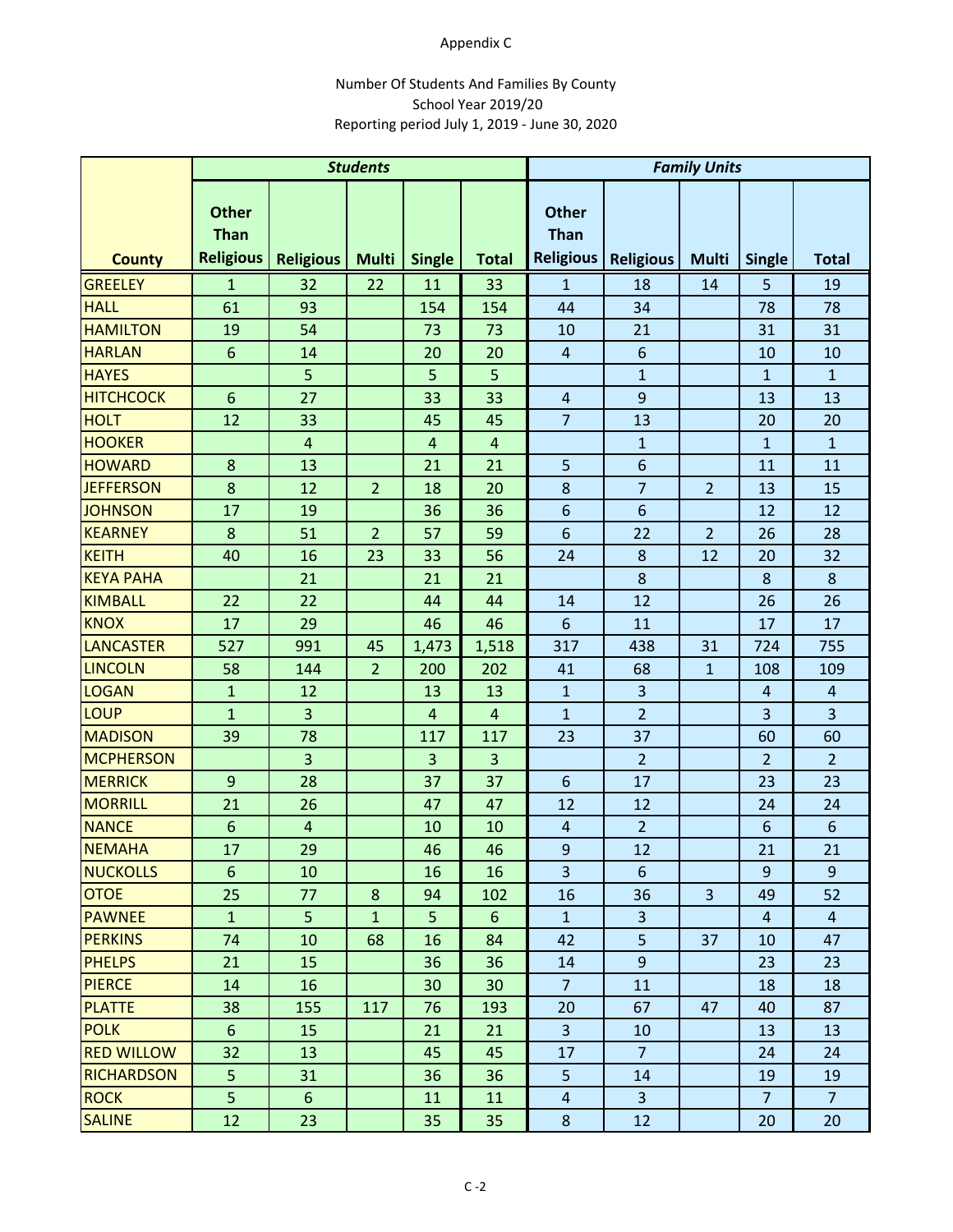### Appendix C

### Number Of Students And Families By County School Year 2019/20 Reporting period July 1, 2019 ‐ June 30, 2020

|                     | <b>Students</b>                                 |                  |                |               |              | <b>Family Units</b>                             |                  |                |                |                |
|---------------------|-------------------------------------------------|------------------|----------------|---------------|--------------|-------------------------------------------------|------------------|----------------|----------------|----------------|
| <b>County</b>       | <b>Other</b><br><b>Than</b><br><b>Religious</b> | <b>Religious</b> | <b>Multi</b>   | <b>Single</b> | <b>Total</b> | <b>Other</b><br><b>Than</b><br><b>Religious</b> | <b>Religious</b> | <b>Multi</b>   | <b>Single</b>  | <b>Total</b>   |
| <b>SARPY</b>        | 401                                             | 736              | 124            | 1,013         | 1,137        | 240                                             | 342              | 66             | 516            | 582            |
| <b>SAUNDERS</b>     | 35                                              | 77               | 3              | 109           | 112          | 20                                              | 31               | $\overline{2}$ | 49             | 51             |
| <b>SCOTTS BLUFF</b> | 85                                              | 117              |                | 202           | 202          | 53                                              | 58               |                | 111            | 111            |
| <b>SEWARD</b>       | 36                                              | 115              | 23             | 128           | 151          | 19                                              | 52               | $\overline{7}$ | 64             | 71             |
| <b>SHERIDAN</b>     | 15                                              | 24               |                | 39            | 39           | 9                                               | 12               |                | 21             | 21             |
| <b>SHERMAN</b>      | $\overline{2}$                                  | 12               |                | 14            | 14           | $\overline{2}$                                  | 6                |                | 8              | $\bf 8$        |
| <b>SIOUX</b>        | $6\phantom{1}$                                  | 6                |                | 12            | 12           | 3                                               | 3                |                | 6              | 6              |
| <b>STANTON</b>      | 5                                               | 19               |                | 24            | 24           | 4                                               | 8                |                | 12             | 12             |
| <b>THAYER</b>       | 18                                              | 20               |                | 38            | 38           | 9                                               | $\overline{7}$   |                | 16             | 16             |
| <b>THOMAS</b>       | $\overline{7}$                                  | $\mathbf{1}$     |                | 8             | 8            | 3                                               | $\mathbf{1}$     |                | $\overline{4}$ | $\overline{4}$ |
| <b>THURSTON</b>     | 4                                               | 10               |                | 14            | 14           | 3                                               | 5                |                | 8              | 8              |
| <b>VALLEY</b>       | 9                                               | 39               | $\overline{2}$ | 46            | 48           | 6                                               | 16               | $\mathbf{1}$   | 21             | 22             |
| <b>WASHINGTON</b>   | 58                                              | 138              | $\mathbf{1}$   | 195           | 196          | 34                                              | 60               | $\mathbf{1}$   | 93             | 94             |
| <b>WAYNE</b>        | 14                                              | 17               |                | 31            | 31           | 9                                               | 5                |                | 14             | 14             |
| <b>WEBSTER</b>      | $\overline{7}$                                  | 29               |                | 36            | 36           | $\overline{4}$                                  | 12               |                | 16             | 16             |
| <b>WHEELER</b>      |                                                 | 3                |                | 3             | 3            |                                                 | $\mathbf{1}$     |                | $\mathbf{1}$   | $\mathbf{1}$   |
| <b>YORK</b>         | 17                                              | 48               |                | 65            | 65           | 11                                              | 24               |                | 35             | 35             |
| <b>STATEWIDE</b>    | 3,285                                           | 6,167            | 836            | 8,616         | 9,452        | 1,988                                           | 2,848            | 450            | 4,386          | 4,836          |